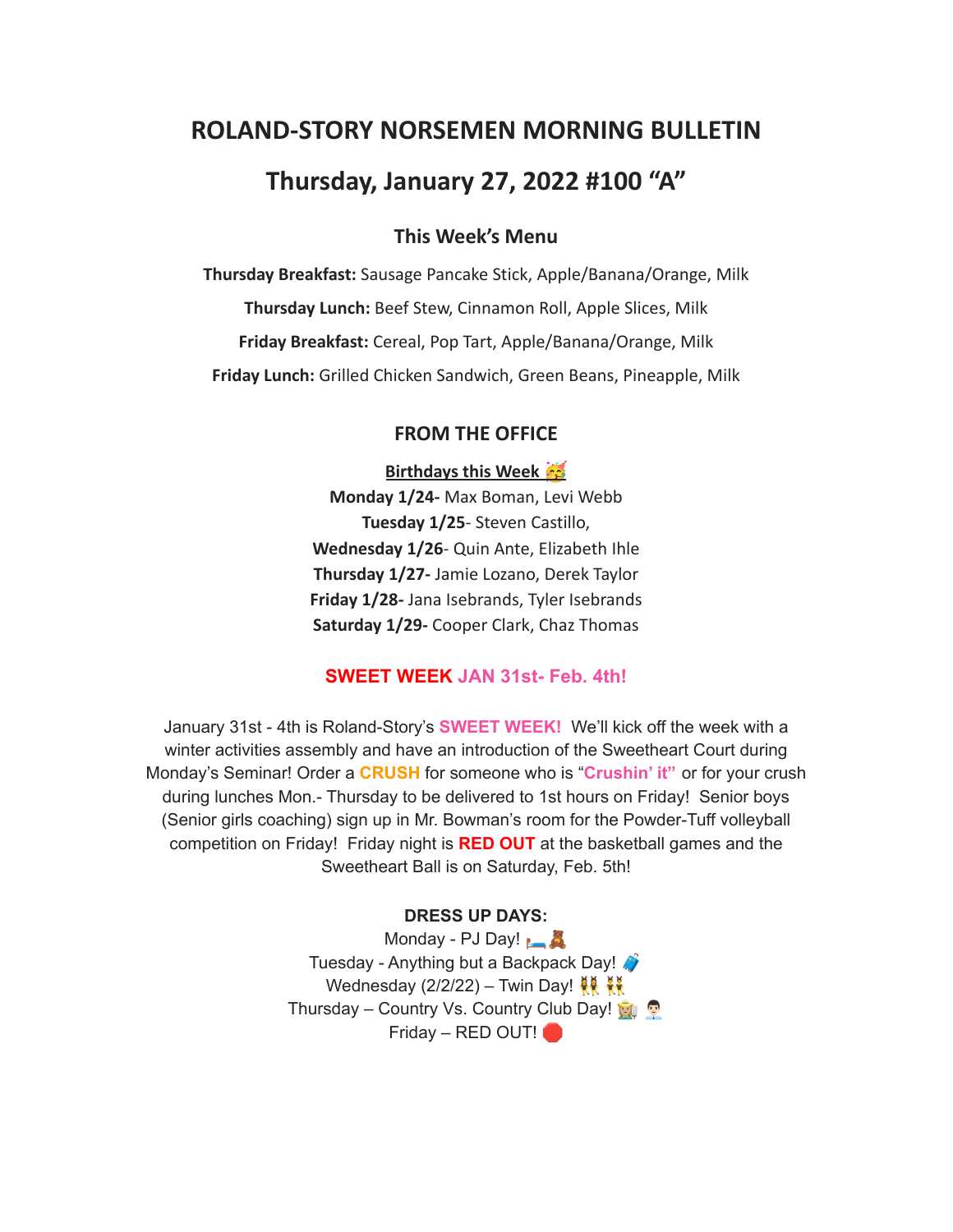**Dance Request** will be available in the office starting on Monday 1/24. They are due back to the office by Thursday 2/3.

**Help your classmates get to Disney!** Take the ACT practice test for \$25. [Click](https://drive.google.com/file/d/1oPqWQ0VvsIc-NVR9cIZGWUySp5CiMbtD/view?usp=sharing) here for more information!



**Time to sign up for S2 Big Buddies Program.** [Click](https://docs.google.com/forms/d/e/1FAIpQLScEfMWk-lsFYGzpe0Yn6ky9dqYu7j6368TGcUHByQAIutY4OA/viewform?usp=sf_link) here to sign up!



#### **[COUNSELOR FOLDER](https://docs.google.com/document/d/1vmwczNPbDzXe9vFaG5LJMQ7NYDv-i4oQJHybqA65TUc/edit?usp=sharing) (9-12)-Click here**

**Local Scholarships**

\*Key [Cooperative](https://storcoopmediafilesprd.blob.core.windows.net/atlasportals/all-media/keycoope/website/documents/2021-2022-scholarship-packet.pdf) Scholarship- \$1,000 due 3/28 \*Story City American Legion Auxiliary [Scholarship-](https://docs.google.com/document/d/1mrTNcze4j66xlxg-M87WORerMOc7lhPxYQRvWYQXnBI/edit?usp=sharing) \$Varies due 3/4 **ATHLETIC ACTIVITIES FOR THE WEEK**

#### **Thursday 1/27/22**

JV/Varsity Wrestling Quad @ Iowa Falls-Alden High School 6:00pm JV Girls Basketball @ Greene County High School 4:30pm Varsity Girls Basketball @ Greene County High School 6:00pm Varsity Boys Basketball @ Greene County High School 7:30pm